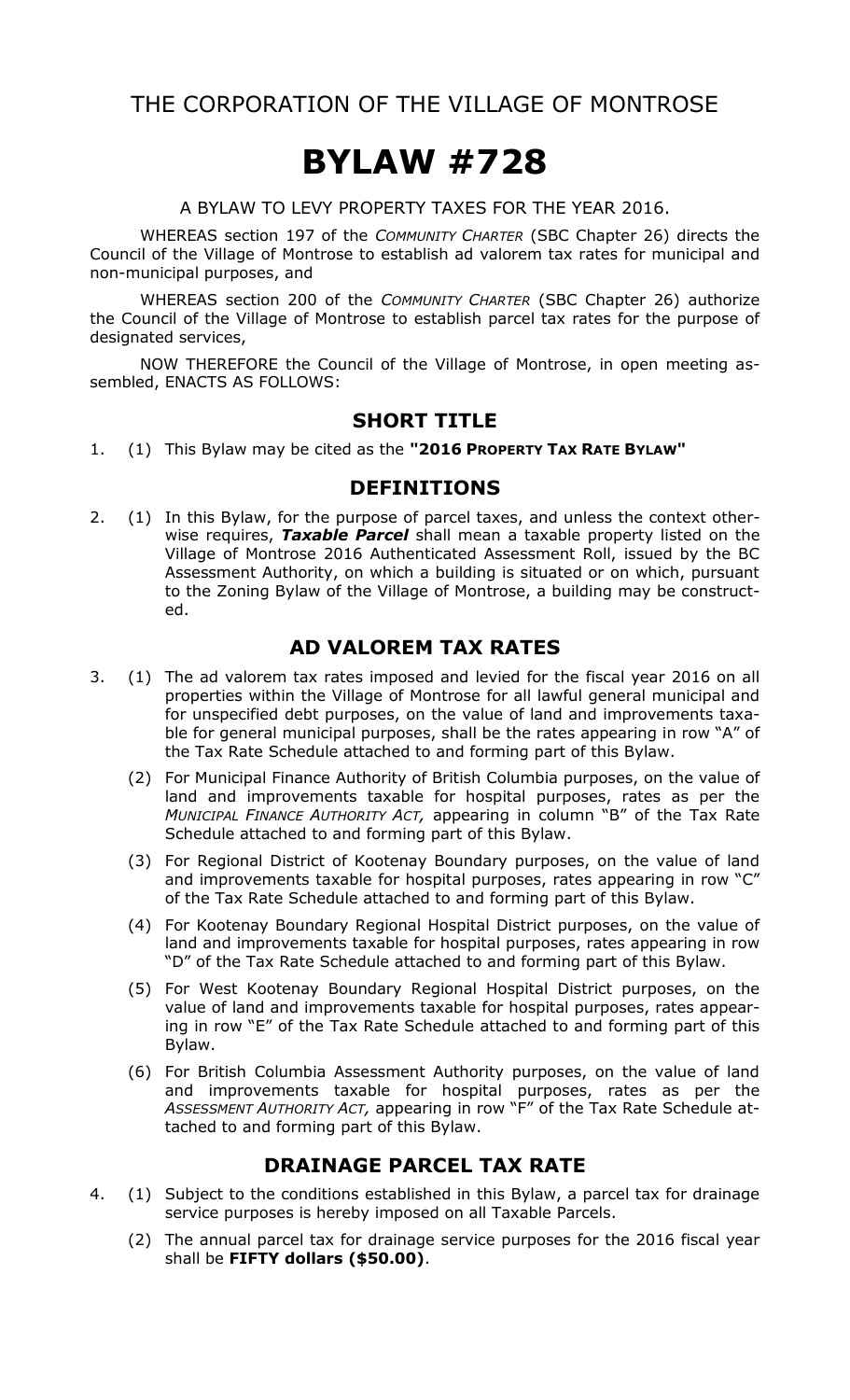# **TRANSPORTATION PARCEL TAX RATE**

- 5. (1) Subject to the conditions established in this Bylaw, a parcel tax for road maintenance purposes is hereby imposed on all Taxable Parcels.
	- (2) The annual parcel tax for road maintenance purposes for the 2016 fiscal year shall be **ONE HUNDRED and TWENTY-FIVE dollars (\$125.00)**.

# **COMMUNITY DEVELOPMENT PARCEL TAX RATE**

- 6. (1) Subject to the conditions established in this Bylaw, a parcel tax for community development purposes is hereby imposed on all Taxable Parcels.
	- (2) The annual parcel tax for Community Development purposes for the 2016 fiscal year shall be **FIVE dollars (\$5.00)**.

# **WATER PARCEL TAX RATE**

- 7. (1) Subject to the conditions established in this Bylaw, a parcel tax for water service purposes is hereby imposed on Taxable Parcels which are capable of receiving water services from a main line of the Village system located not more than 20 meters from the parcel.
	- (2) The annual parcel tax for water service purposes for the 2016 fiscal year shall be **TWO HUNDRED and FIFTY-FOUR dollars (\$254.00)**.

## **SEWER PARCEL TAX RATE**

- 8. (1) Subject to the conditions established in this Bylaw, a parcel tax for sewer service purposes is hereby imposed on Taxable Parcels which are capable of receiving sewer services from a main line of the Village system located not more than 20 meters from the parcel.
	- (2) The annual parcel tax for sewer service purposes for the 2016 fiscal year shall be **ONE HUNDRED and FORTY-TWO dollars (\$142.00)**.

## **MINIMUM TAX**

9. (1) The minimum amount of taxation upon a parcel of real property within Village limits for the 2016 fiscal year shall be **ONE HUNDRED dollars (\$100.00)**.

## **ENACTMENT AND REPEAL**

- 10. (1) If any section, subsection, sentence, clause or phrase of this Bylaw is for any reason held to be invalid by the decision of any court of competent jurisdiction, the invalid portion shall be severed and the part that is invalid shall not affect the validity of the remainder.
	- (2) This Bylaw shall come into full force and effect on the passing thereof.

READ A FIRST TIME  $\sim$  this 18<sup>th</sup> day of April, 2016 READ A SECOND TIME  $\frac{18 \text{ th}}{18 \text{ th}}$  day of April, 2016 READ A THIRD TIME  $\sim$  this 18<sup>th</sup> day of April, 2016 RECONSIDERED AND FINALLY ADOPTED

this  $2^{nd}$  day of May, 2016

 $\_$  , and the contribution of the contribution of  $\_$  . The contribution of  $\_$  ,  $\_$  ,  $\_$  ,  $\_$  ,  $\_$  ,  $\_$  ,  $\_$  ,  $\_$  ,  $\_$  ,  $\_$  ,  $\_$  ,  $\_$  ,  $\_$  ,  $\_$  ,  $\_$  ,  $\_$  ,  $\_$  ,  $\_$  ,  $\_$  ,  $\_$  ,  $\_$  ,  $\_$  ,  $\_$  ,  $\_$  ,

Mayor Corporate Officer

Certified a true copy of Bylaw #728, as adopted.

\_\_\_\_\_\_\_\_\_\_\_\_\_\_\_\_\_\_\_\_\_\_\_\_\_ Corporate Officer